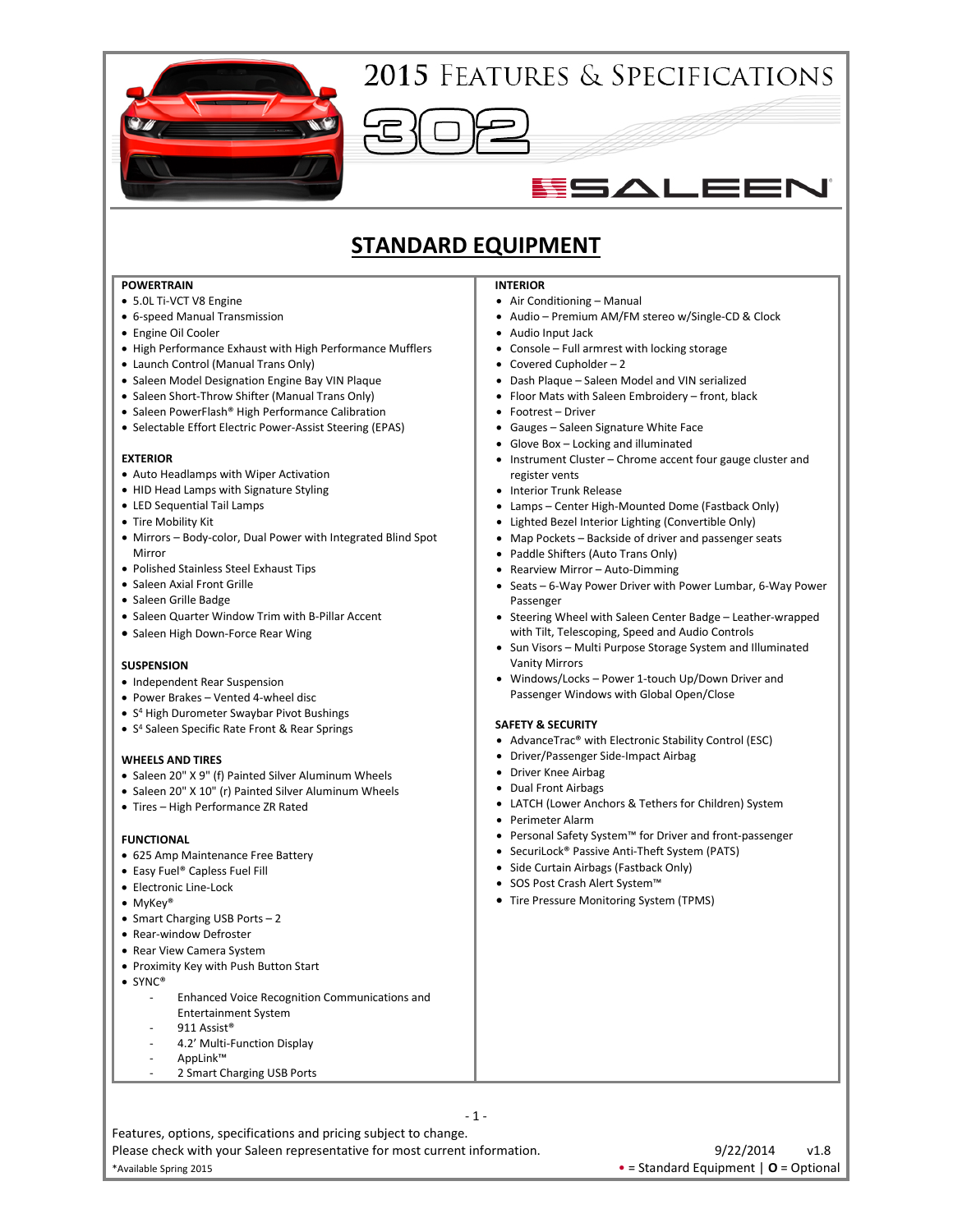

 $\blacksquare$ 

## ESALEEN

|                                                                               | <b>WHITE</b> | <b>YELLOW</b> | <b>BLACK</b> |
|-------------------------------------------------------------------------------|--------------|---------------|--------------|
| <b>SALEEN MODEL</b>                                                           | LABEL        | LABEL         | <b>LABEL</b> |
| S302 Fastback                                                                 |              |               |              |
| Saleen Scenic Panorama Glass Roof *                                           | $\mathbf{o}$ | О             | O            |
| Saleen Frost Touch <sup>TM</sup> Privacy Glass Roof *                         | $\mathbf{o}$ | O             | O            |
| S302 Convertible                                                              | O            | O             | O            |
| Saleen Signature Convertible Style Bar *                                      | O            | O             | O            |
| Convertible Windscreen *                                                      | $\mathbf{o}$ | O             | O            |
| Saleen Convertible Speedster Package *                                        | $\mathbf{o}$ | $\mathbf{o}$  | O            |
|                                                                               | <b>WHITE</b> | <b>YELLOW</b> | <b>BLACK</b> |
| SALEEN SIGNATURE SERIES POWERTRAIN                                            | LABEL        | LABEL         | <b>LABEL</b> |
| 302Cl 4-Valve DOHC V8 Engine                                                  | $\bullet$    | $\bullet$     | $\bullet$    |
| Horsepower                                                                    | 450          | 640           | 640          |
| Torque                                                                        | 410          | 565           | 565          |
| <b>High Performance Calibration</b>                                           | $\bullet$    | $\bullet$     | $\bullet$    |
| Saleen Supercharger w/ Low Pressure Drop Intercoolers                         |              | ٠             | ٠            |
| High Volume Intercooler Water Pump w/ Remote External Heat Exchanger          |              | $\bullet$     | ۰            |
| TBD lbs Fuel Injectors                                                        | $\bullet$    |               |              |
| TBD lbs Fuel Injectors                                                        |              | ٠             | $\bullet$    |
| High Performance Air Filter                                                   | $\bullet$    | $\bullet$     | ٠            |
| Cold Air Induction                                                            |              | $\bullet$     | ٠            |
| High Performance Exhaust with High Performance Mufflers                       |              | $\bullet$     | ٠            |
| Saleen Stainless Steel Polished Exhaust Tips                                  | $\bullet$    | $\bullet$     | $\bullet$    |
| 6-speed MT-82 Manual Transmission                                             |              | $\bullet$     | $\bullet$    |
| Saleen Short-Throw Shifter                                                    | $\bullet$    | $\bullet$     | ٠            |
| 3.31:1 Final Gear Ratio                                                       | $\bullet$    | $\bullet$     | $\bullet$    |
| 3.55:1 Final Gear Ratio                                                       | O            | O             | O            |
| 3.73:1 Final Gear Ratio                                                       | O            | О             | O            |
| 6-speed Auto Transmission w/ SelectShift® w/ Paddle Shifters and Remote Start | O            | O             | О            |
| 3.15:1 Final Gear Ratio                                                       | O            | O             | О            |
| 3.55:1 Final Gear Ratio                                                       | O            | O             | O            |
| Limited-Slip Differential                                                     | $\bullet$    | $\bullet$     | $\bullet$    |
| Model Designation Serialized Engine Bay Plaque                                |              |               |              |
|                                                                               | <b>WHITE</b> | <b>YELLOW</b> | <b>BLACK</b> |
| SALEEN SIGNATURE SERIES AIR MANAGEMENT                                        | LABEL        | LABEL         | LABEL        |
| Front Fascia w/High Volume Radiator Intake, Brake Intakes, and Integrated LED |              |               |              |
| Marker Lamps                                                                  |              |               |              |
| Carbon Fiber Air Vane with Static Brake Cooling System                        |              |               | $\bullet$    |
| Heat Extractor Hood with Dual Side Accents                                    |              |               |              |
| Saleen Functional Red Butterfly™ Center Induction Hood                        |              |               | ۰            |
| Saleen Axial Front Grille                                                     | ٠            | ۰             | ٠            |
| Side Skirts with Integrated Brake Intakes                                     |              |               | ۰            |
| Saleen Quarter Window Trim with B-Pillar Accent                               | ٠            | ٠             | ٠            |
| Saleen High Downforce Rear Wing                                               | $\bullet$    | $\bullet$     | $\bullet$    |
| Saleen High Downforce Rear Wing Delete                                        | 0            | Ο             | O            |
|                                                                               |              |               |              |
| Saleen Taillight Panel<br>Deck Lid Center Insert                              |              | ٠             |              |
|                                                                               |              |               | ٠            |
| Rear Fascia w/Integrated Exhaust and LED Race Lamp                            |              |               |              |
| $-2-$<br>Epatures, options, specifications and pricing subject to change      |              |               |              |

nd pricing subject to change Please check with your Saleen representative for most current information. 9/22/2014 v1.8

\*Available Spring 2015 • = Standard Equipment | **O** = Optional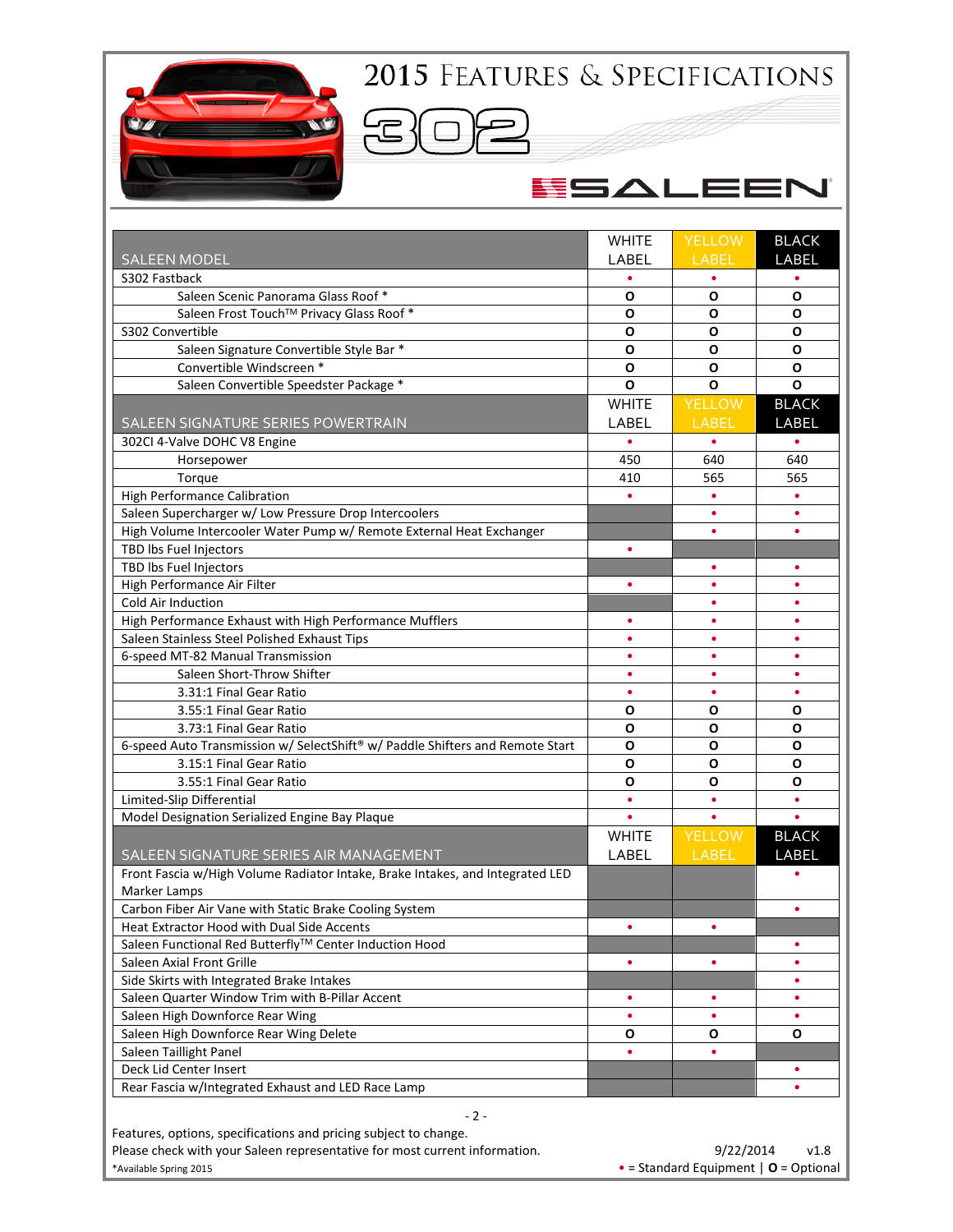

 $\equiv$  )

## ESALEEN

| Downforce Boosting Carbon Fiber Rear Diffuser                                                                                                           |              |               | $\bullet$    |
|---------------------------------------------------------------------------------------------------------------------------------------------------------|--------------|---------------|--------------|
|                                                                                                                                                         | <b>WHITE</b> | <b>YELLOW</b> | <b>BLACK</b> |
| SALEEN SIGNATURE SERIES S <sup>4</sup> HIGH PERFORMANCE SUSPENSION                                                                                      | LABEL        | LABEL         | LABEL        |
| S <sup>4</sup> Specific Rate Front and Rear Springs                                                                                                     | $\bullet$    | $\bullet$     | $\bullet$    |
| S <sup>4</sup> Front Struts and Rear Springs and Shocks                                                                                                 |              |               | ٠            |
| S <sup>4</sup> Front and Rear Sway Bars                                                                                                                 |              |               | $\bullet$    |
| High Durometer Swaybar Pivot Bushings                                                                                                                   | $\bullet$    | ٠             |              |
| Saleen Strut Tower Brace & Strut Tower End Plates                                                                                                       | $\bullet$    |               |              |
| S <sup>4</sup> Fully Adjustable Coil-Over Suspension                                                                                                    | $\mathbf{o}$ | O             | $\mathbf{o}$ |
|                                                                                                                                                         | <b>WHITE</b> | <b>YELLOW</b> | <b>BLACK</b> |
| <b>TIRES</b>                                                                                                                                            | LABEL        | LABEL         | LABEL        |
| High Performance ZR-Rated (front)                                                                                                                       | $\bullet$    | $\bullet$     | $\bullet$    |
| High Performance ZR-Rated (rear)                                                                                                                        | $\bullet$    | $\bullet$     | $\bullet$    |
|                                                                                                                                                         | <b>WHITE</b> | <b>YELLOW</b> | <b>BLACK</b> |
| SALEEN SIGNATURE SERIES WHEELS                                                                                                                          | LABEL        | LABEL         | LABEL        |
| Silver Painted 5-spoke Alloy Wheels 20"x9" (f) 20"x10" (r)                                                                                              | $\bullet$    |               |              |
| Chrome 5-spoke Alloy Wheels 20"x9" (f) 20"x10" (r)                                                                                                      | $\mathbf{o}$ | O             | O            |
| Carbonite 5-spoke Alloy Wheels 20"x9" (f) 20"x10" (r)                                                                                                   | $\mathbf{o}$ | $\mathbf{o}$  | O            |
| Brushed Aluminum 5-spoke Alloy Wheels 20"x9" (f) 20"x10" (r)                                                                                            | $\mathbf{o}$ | $\mathbf{o}$  | O            |
| Silver Painted 7-spoke Minilite-Inspired Alloy Wheels 19"x9" (f) 19"x10" (r) *                                                                          | $\mathbf{o}$ | $\mathbf{o}$  | O            |
| Carbonite 7-spoke Minilite-Inspired Alloy Wheels 19"x9" (f) 19"x10" (r) *                                                                               | O            | O             | O            |
|                                                                                                                                                         | <b>WHITE</b> | <b>YELLOW</b> | <b>BLACK</b> |
|                                                                                                                                                         |              |               |              |
| SALEEN SIGNATURE SERIES BRAKES                                                                                                                          | LABEL        | LABEL         | LABEL        |
| 13.9" ABS Vented Front Rotors w/ 4-piston calipers                                                                                                      | $\bullet$    | $\bullet$     | $\bullet$    |
| 13.0" ABS Vented Rear Rotors w/ single piston calipers                                                                                                  | $\bullet$    | $\bullet$     | ٠            |
| 15.0" ABS Slotted and Drilled Front Rotors w/ 6-piston calipers                                                                                         | O            | O             | О            |
| 15.0" ABS Slotted and Drilled Front Rotors w/ 6-piston calipers and 14.0" ABS                                                                           | $\mathbf{o}$ | O             | O            |
| Slotted and Drilled Rear Rotors w/ 4-piston calipers                                                                                                    |              | <b>YELLOW</b> |              |
|                                                                                                                                                         | <b>WHITE</b> |               | <b>BLACK</b> |
| SALEEN SIGNATURE SERIES EXTERIOR TRIM                                                                                                                   | LABEL        | LABEL         | LABEL        |
| Saleen Windshield Banner                                                                                                                                | $\bullet$    | $\bullet$     | ٠            |
| Saleen Chevron Fender Stripes                                                                                                                           | $\bullet$    | $\bullet$     |              |
| Saleen Front Emblem                                                                                                                                     | $\bullet$    | $\bullet$     | $\bullet$    |
| Saleen Championship Wreaths Decal                                                                                                                       | $\bullet$    | $\bullet$     | $\bullet$    |
| Saleen Serialized Front Bumper Numbers                                                                                                                  | $\bullet$    | $\bullet$     | $\bullet$    |
| Saleen Fender Model Description Emblems                                                                                                                 | $\bullet$    | $\bullet$     | $\bullet$    |
| Saleen Rear Model Designation Emblem                                                                                                                    | $\bullet$    | $\bullet$     | $\bullet$    |
|                                                                                                                                                         | <b>WHITE</b> | YELLOW        | <b>BLACK</b> |
| SALEEN SIGNATURE SERIES INTERIOR                                                                                                                        | LABEL        | LABEL         | LABEL        |
| Saleen Embroidered Headrests                                                                                                                            |              | ٠             |              |
| Leather and Alcantara Two-Tone Chevron Performance Seating                                                                                              |              |               | $\bullet$    |
| Leather Wrapped Shift Knob & Shift Boot (manual only)                                                                                                   | $\bullet$    | ٠             | $\bullet$    |
| Saleen Signature White Face Gauges                                                                                                                      | ٠            | ٠             | ٠            |
| Leather Wrapped Steering Wheel                                                                                                                          | $\bullet$    | $\bullet$     | $\bullet$    |
| Twin Gauge Pod - Boost and Vacuum                                                                                                                       |              | ٠             | $\bullet$    |
| Saleen Embroidered Floor Mats                                                                                                                           | ٠            | ۰             | ٠            |
| Embroidered Model Designation Trunk Mat                                                                                                                 |              |               | ٠            |
| Model Specific Serialized Dash Plaque                                                                                                                   | ٠            | ٠             | $\bullet$    |
| $-3-$<br>Features, options, specifications and pricing subject to change.<br>Please check with your Saleen representative for most current information. |              | 9/22/2014     | v1.8         |

\*Available Spring 2015 • = Standard Equipment | **O** = Optional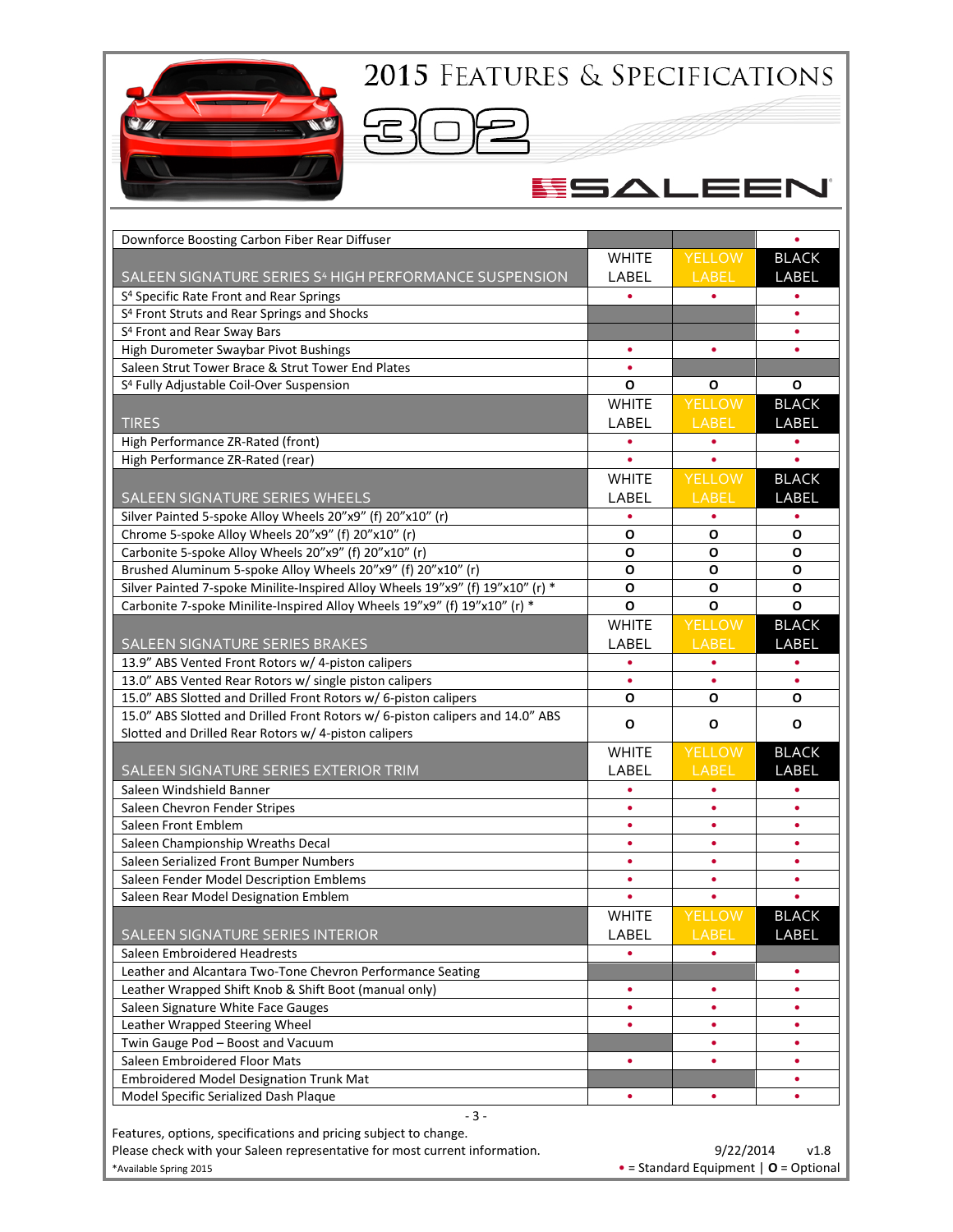

### ESALEEN

| Saleen Stainless Steel Door Sill Plate                      |                 | $\bullet$    | $\bullet$     |              |
|-------------------------------------------------------------|-----------------|--------------|---------------|--------------|
| Saleen Illuminated Door Sill Plates                         |                 |              |               | ٠            |
| Saleen Steering Wheel Badge                                 |                 | $\bullet$    | ٠             | $\bullet$    |
| Saleen Key Chain                                            |                 | $\bullet$    | $\bullet$     | $\bullet$    |
| Saleen Owners Document Portfolio and Warranty Guide         |                 |              |               | $\bullet$    |
| Steve Saleen Personally Signed Dash                         |                 |              |               | $\bullet$    |
|                                                             |                 | <b>WHITE</b> | <b>YELLOW</b> | <b>BLACK</b> |
| <b>EXTERIOR PAINT COLORS</b>                                | Code            | LABEL        | LABEL         | LABEL        |
| <b>Competition Orange</b>                                   | <b>CY</b>       | $\bullet$    | $\bullet$     | $\bullet$    |
| <b>Triple Yellow Tri-Coat</b>                               | H <sub>3</sub>  | O            | O             | O            |
| <b>Guard Metallic</b>                                       | <b>HN</b>       | $\bullet$    |               | $\bullet$    |
| Deep Impact Blue Metallic                                   | J4              | $\bullet$    | ٠             | $\bullet$    |
| <b>Magnetic Metallic</b>                                    | J7              | $\bullet$    | $\bullet$     | $\bullet$    |
| Race Red                                                    | PQ              | $\bullet$    | $\bullet$     | $\bullet$    |
| Ruby Red Metallic Tinted Clearcoat                          | <b>RR</b>       | O            | O             | O            |
| <b>Black</b>                                                | <b>UA</b>       | $\bullet$    | $\bullet$     | $\bullet$    |
| Ingot Silver Metallic                                       | UX              | $\bullet$    | ٠             | $\bullet$    |
| Oxford White                                                | YZ              |              |               | $\bullet$    |
|                                                             |                 | <b>WHITE</b> | <b>YELLOW</b> | <b>BLACK</b> |
| SALEEN COLORLAB EXTERIOR PAINT COLORS                       | Code            | LABEL        | LABEL         | <b>LABEL</b> |
| Plum Insane Metallic                                        | SP <sub>0</sub> |              |               | О            |
| <b>Burnout Black Pearl</b>                                  | SP <sub>1</sub> |              |               | O            |
| <b>Tire Smoke White Pearl</b>                               | SP <sub>2</sub> |              |               | $\mathbf{o}$ |
| <b>Lizstick Red Metallic</b>                                | SP3             |              |               | O            |
| Sour Apple Green Metallic                                   | SP4             |              |               | O            |
| <b>Orange County Orange Metallic</b>                        | SP <sub>5</sub> |              |               | O            |
| <b>Maliblue Metallic</b>                                    | SP <sub>6</sub> |              |               | O            |
| Speedlab Yellow                                             | SP7             |              |               | O            |
| Shark Skin Metallic                                         | SP8             |              |               | O            |
| <b>Beryllium Copper Metallic</b>                            | SP <sub>9</sub> |              |               | O            |
| MollyPop® Pink Metallic                                     | SP10            |              |               | О            |
| ChromeMolly Metallic                                        | SP11            |              |               | O            |
|                                                             |                 | <b>WHITE</b> | <b>YELLOW</b> | <b>BLACK</b> |
| SALEEN SIGNATURE SERIES WARRANTY                            |                 | LABEL        | LABEL         | <b>LABEL</b> |
| 3 Year / 36,000 Mile Limited Warranty                       |                 |              |               |              |
|                                                             |                 | <b>WHITE</b> | <b>YELLOW</b> | <b>BLACK</b> |
| SALEEN CLUB MEMBERSHIP                                      |                 | <b>LABEL</b> | LABEL         | <b>LABEL</b> |
| 1 Year Membership to the Saleen Owners and Enthusiasts Club |                 | $\bullet$    | $\bullet$     | $\bullet$    |
| 1 Year Membership to the Saleen Club of America             |                 | $\bullet$    | $\bullet$     | $\bullet$    |
|                                                             |                 | <b>WHITE</b> | <b>YELLOW</b> | <b>BLACK</b> |
| <b>SALEEN ELECTRONICS OPTIONS</b>                           |                 | LABEL        | LABEL         | LABEL        |
| GuidePoint™ Stolen Vehicle Recovery System                  |                 | О            | O             | O            |
| ESCORT™ Integrated Radar Detector                           |                 | O            | O             | O            |
|                                                             |                 |              |               |              |

- 4 -

Features, options, specifications and pricing subject to change. Please check with your Saleen representative for most current information. 9/22/2014 v1.8 \*Available Spring 2015 • = Standard Equipment | **O** = Optional